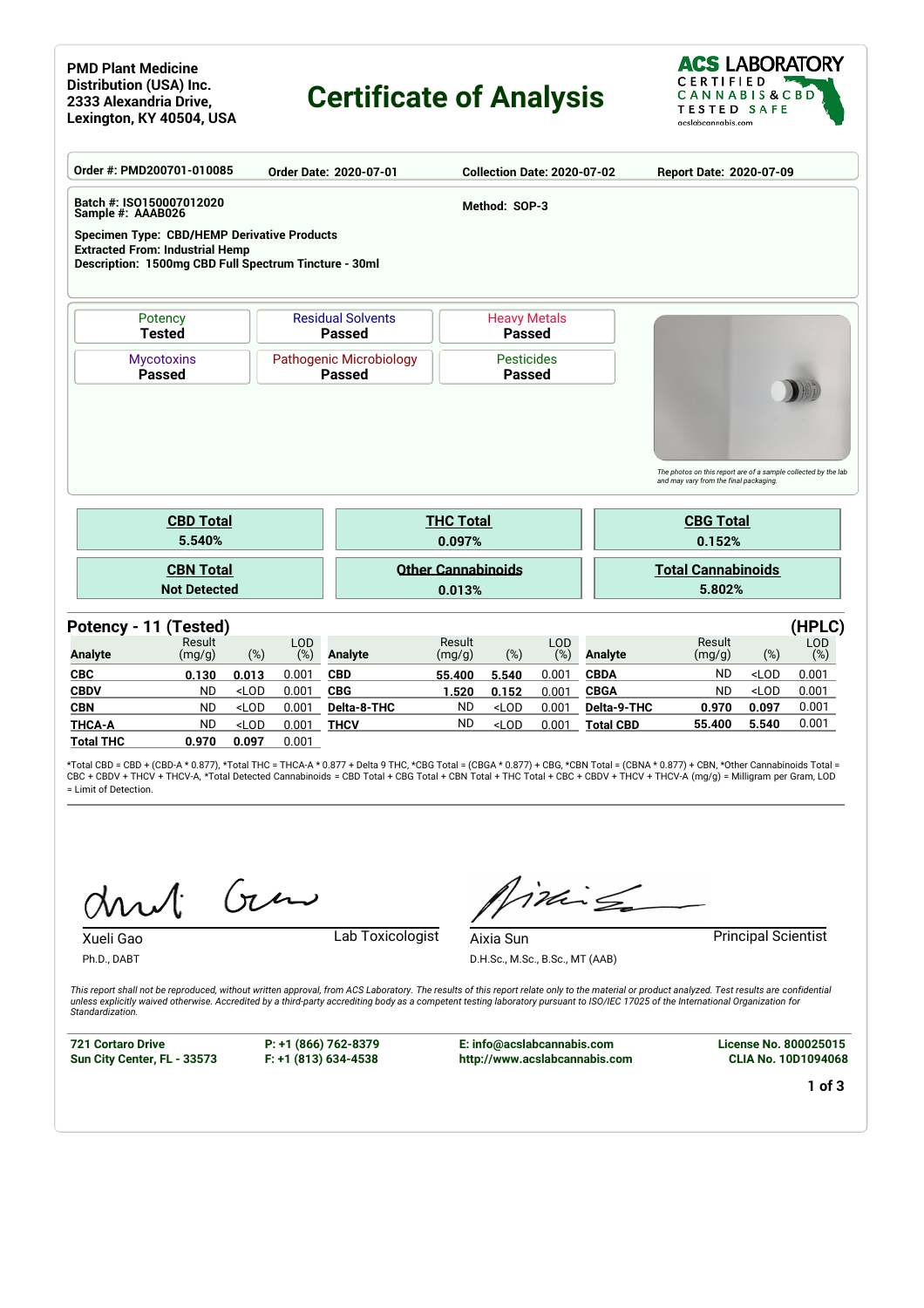## **Certificate of Analysis**



| Order #: PMD200701-010085                                                                                                                             |                                                                              |                 |                | <b>Order Date: 2020-07-01</b> |                          |                 | <b>Collection Date: 2020-07-02</b> |                 | <b>Report Date: 2020-07-09</b> |                 |                     |  |
|-------------------------------------------------------------------------------------------------------------------------------------------------------|------------------------------------------------------------------------------|-----------------|----------------|-------------------------------|--------------------------|-----------------|------------------------------------|-----------------|--------------------------------|-----------------|---------------------|--|
| Batch #: ISO150007012020<br>Method: SOP-3<br>Sample #: AAAB026                                                                                        |                                                                              |                 |                |                               |                          |                 |                                    |                 |                                |                 |                     |  |
| <b>Specimen Type: CBD/HEMP Derivative Products</b><br><b>Extracted From: Industrial Hemp</b><br>Description: 1500mg CBD Full Spectrum Tincture - 30ml |                                                                              |                 |                |                               |                          |                 |                                    |                 |                                |                 |                     |  |
| <b>Residual Solvents (Extract Only) (Passed)</b><br>(GC/GCMS)                                                                                         |                                                                              |                 |                |                               |                          |                 |                                    |                 |                                |                 |                     |  |
| <b>Analyte</b>                                                                                                                                        | Action<br>Level<br>(ppm)                                                     | Result<br>(ppm) | $LOD$<br>(ppm) | Analyte                       | Action<br>Level<br>(ppm) | Result<br>(ppm) | $LOD$<br>(ppm)                     | <b>Analyte</b>  | Action<br>Level<br>(ppm)       | Result<br>(ppm) | <b>LOD</b><br>(ppm) |  |
| <b>Acetone</b>                                                                                                                                        | 5000                                                                         | <b>ND</b>       | 87.9           | <b>Benzene</b>                | 1.6                      | <b>ND</b>       | 1.6                                | Chloroform      | 53                             | <b>ND</b>       | 53                  |  |
| <b>Ethanol</b>                                                                                                                                        | 5000                                                                         | ND.             | 26.7           | Hexane                        | 60                       | ND.             | 36.6                               | <b>I-Butane</b> | 5000                           | ND.             | 100                 |  |
| Isopropanol                                                                                                                                           | 5000                                                                         | <b>ND</b>       | 52.3           | <b>Methanol</b>               | 3000                     | ND.             | 87.9                               | <b>N-Butane</b> | 5000                           | ND.             | 200                 |  |
| Pentane                                                                                                                                               | 5000                                                                         | ND.             | 389.5          | Toluene                       | 890                      | ND.             | 38.4                               |                 |                                |                 |                     |  |
|                                                                                                                                                       | (ppm) = Parts per Million, (ppm) = $(\mu g/g)$ , , LOD = Limit of Detection. |                 |                |                               |                          |                 |                                    |                 |                                |                 |                     |  |
| <b>Heavy Metals (Passed)</b>                                                                                                                          |                                                                              |                 |                |                               |                          |                 |                                    |                 |                                |                 | $(ICP-MS)$          |  |
|                                                                                                                                                       | Action                                                                       |                 |                |                               | Action                   |                 |                                    |                 | Action                         |                 |                     |  |

| <b>Analyte</b> | ACUOIT<br>Level<br>(ppb) | Result<br>(ppb)                                                                                                                                                   | LOD<br>(ppb) | <b>Analyte</b> | ACUOIT<br>Level<br>(ppb) | Result<br>(ppb)                                                                          | LOD.<br>(ppb) | Analvte   | ACUOLI<br>Level<br>(ppb) | Result<br>(ppb) | LOD.<br>(ppb) |
|----------------|--------------------------|-------------------------------------------------------------------------------------------------------------------------------------------------------------------|--------------|----------------|--------------------------|------------------------------------------------------------------------------------------|---------------|-----------|--------------------------|-----------------|---------------|
| Arsenic (As)   | 1500                     | <lod< th=""><th>100</th><th>Cadmium (Cd)</th><th>500</th><th><lod< th=""><th>100</th><th>Lead (Pb)</th><th>500</th><th>Passed</th><th>100</th></lod<></th></lod<> | 100          | Cadmium (Cd)   | 500                      | <lod< th=""><th>100</th><th>Lead (Pb)</th><th>500</th><th>Passed</th><th>100</th></lod<> | 100           | Lead (Pb) | 500                      | Passed          | 100           |
| Mercury (Hg)   | 3000                     | <lod< th=""><th>100</th><th></th><th></th><th></th><th></th><th></th><th></th><th></th><th></th></lod<>                                                           | 100          |                |                          |                                                                                          |               |           |                          |                 |               |

(ppb) = Parts per Billion, (ppb) = (µg/kg), , LOD = Limit of Detection.

| <b>Mycotoxins (Passed)</b> |                          |                                                                                                                                                                                            |              |                        |                          |                                                                                                            |              |                     |                          |                                | (LCMS/MS)    |
|----------------------------|--------------------------|--------------------------------------------------------------------------------------------------------------------------------------------------------------------------------------------|--------------|------------------------|--------------------------|------------------------------------------------------------------------------------------------------------|--------------|---------------------|--------------------------|--------------------------------|--------------|
| <b>Analyte</b>             | Action<br>Level<br>(ppb) | Result<br>(ppb)                                                                                                                                                                            | LOD<br>(ppb) | <b>Analyte</b>         | Action<br>Level<br>(ppb) | Result<br>(ppb)                                                                                            | LOD<br>(ppb) | <b>Analyte</b>      | Action<br>Level<br>(ppb) | Result<br>(ppb)                | LOD<br>(ppb) |
| <b>Aflatoxin B1</b>        |                          | <lod< th=""><th>6</th><th><b>Aflatoxin B2</b></th><th></th><th><lod< th=""><th></th><th><b>Aflatoxin G1</b></th><th></th><th><lod< th=""><th></th></lod<></th></lod<></th></lod<>          | 6            | <b>Aflatoxin B2</b>    |                          | <lod< th=""><th></th><th><b>Aflatoxin G1</b></th><th></th><th><lod< th=""><th></th></lod<></th></lod<>     |              | <b>Aflatoxin G1</b> |                          | <lod< th=""><th></th></lod<>   |              |
| <b>Aflatoxin G2</b>        |                          | <lod< th=""><th>h</th><th><b>Aflatoxin Total</b></th><th>20</th><th><lod< th=""><th></th><th><b>Ochratoxin A</b></th><th>20</th><th><lod< th=""><th>12</th></lod<></th></lod<></th></lod<> | h            | <b>Aflatoxin Total</b> | 20                       | <lod< th=""><th></th><th><b>Ochratoxin A</b></th><th>20</th><th><lod< th=""><th>12</th></lod<></th></lod<> |              | <b>Ochratoxin A</b> | 20                       | <lod< th=""><th>12</th></lod<> | 12           |

(ppb) = Parts per Billion, (ppb) = (µg/kg), , LOD = Limit of Detection.

 $Gu$  $\Lambda$ 

Xueli Gao Lab Toxicologist

imis

Aixia Sun **Principal Scientist** D.H.Sc., M.Sc., B.Sc., MT (AAB)

*This report shall not be reproduced, without written approval, from ACS Laboratory. The results of this report relate only to the material or product analyzed. Test results are confidential unless explicitly waived otherwise. Accredited by a third-party accrediting body as a competent testing laboratory pursuant to ISO/IEC 17025 of the International Organization for Standardization.*

**721 Cortaro Drive Sun City Center, FL - 33573**

Ph.D., DABT

**P: +1 (866) 762-8379 F: +1 (813) 634-4538**

**E: info@acslabcannabis.com http://www.acslabcannabis.com** **License No. 800025015 CLIA No. 10D1094068**

**2 of 3**